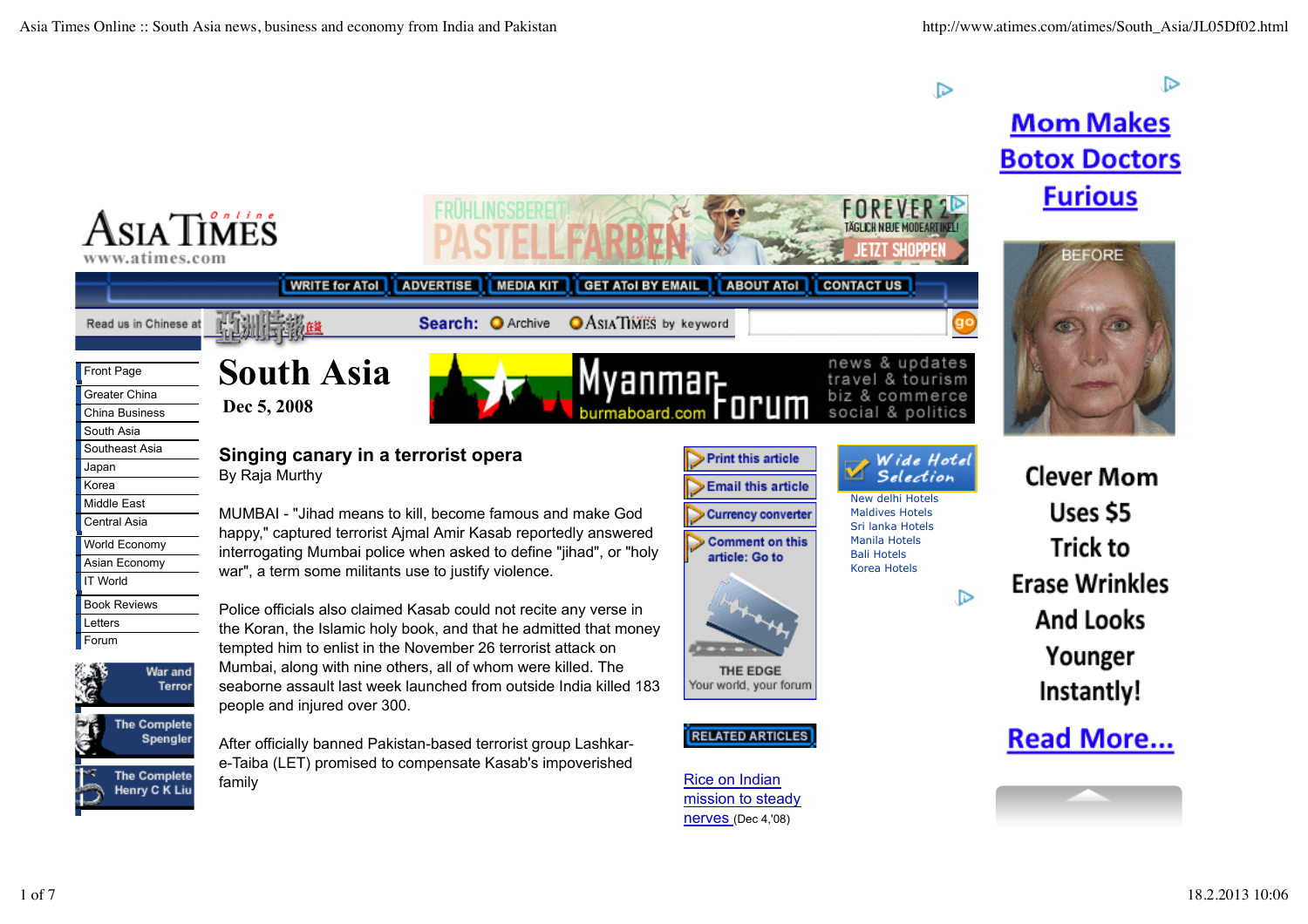



in Faridkot village in Pakistan's Punjab province, Kasab's father asked him to join the LET a year ago, according to the "confession".

Twenty-one-year old Kasab was captured by Mumbai police at Girgaum Chowpatty on Marine Drive during their three-night siege of two luxury hotels and a Jewish community center in south Mumbai.

Kasab is a rare prize: a terrorist captured alive on a suicide mission. He is also the center of a mystery because there have been no coherent or consistent accounts of his statements to authorities.

The captured terrorist's contradictory explanations are mirrored in India's

confused official response to what's being described as the world's most audacious and brutal urban terrorist attack since the September 11, 2001, attacks on the United States.

Taj Mahal leads India's recovery (Dec 3,'08)

Strange storm brews in South Asia (Dec 2,'08)

Mumbai's night of terror (Nov 28,'08)

READERS' PICKS

1. Neo-cons still preparing for Iran attack

2. A hitchhiker's guide to oil

- 3. China's six-to-one advantage over the US
- 4. Al-Qaeda 'hijack' led to Mumbai attack
- 5. Voices raised for engagement
- 6. US firms tired of being shut out
- 7. Rice on Indian mission to steady nerves
- 8. Joke 'loans' to prevent the bust
- 9. Ins and outs of a China courtship

10. A fresh start or a protracted

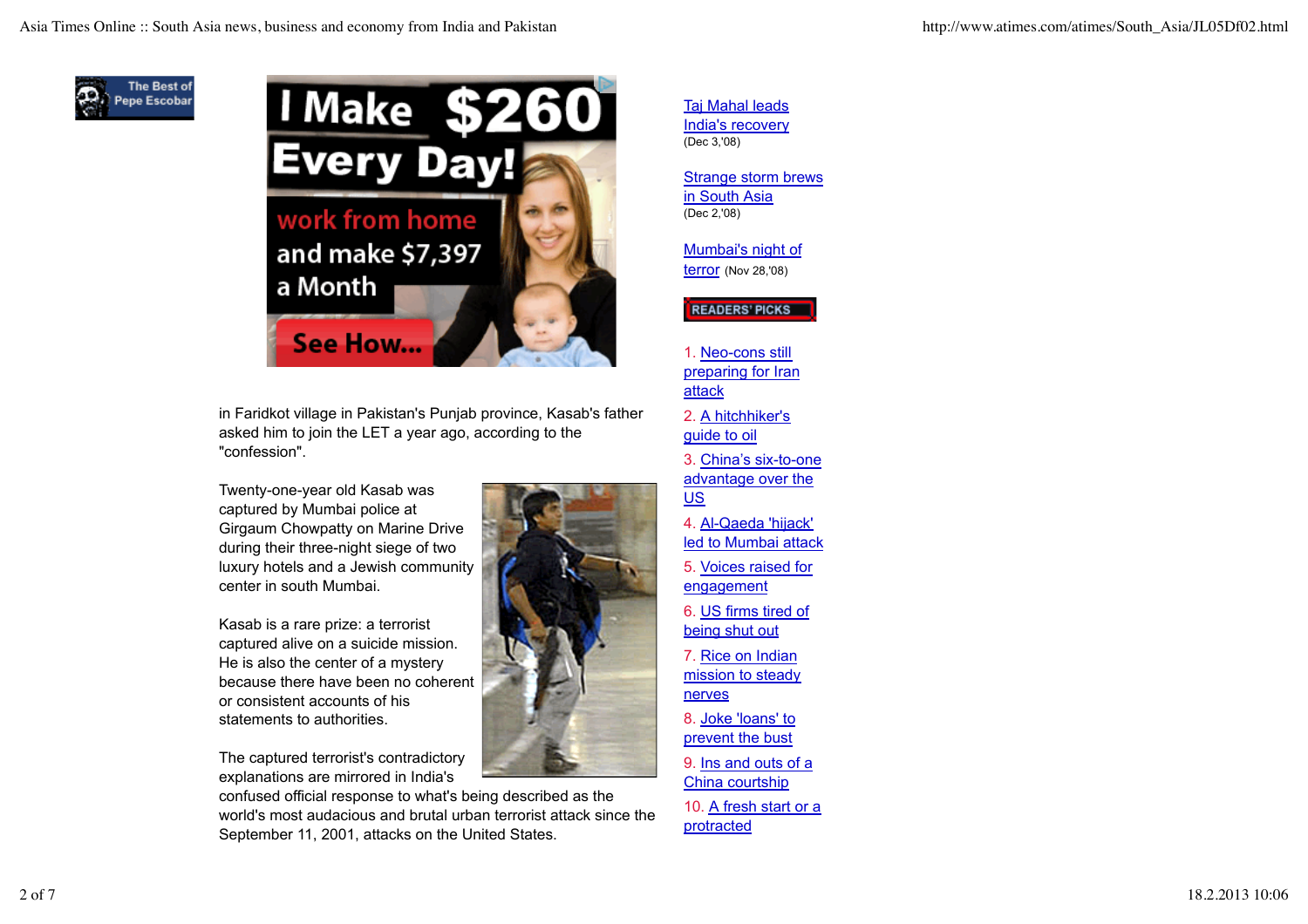Indian and international media professionals for the past week have have not had access to any coordinated government briefings on the crisis. There is no spokesperson or even official statements clearly underlining India's position.

For instance, on the afternoon of December 2, Foreign Minister Pranab Mukherjee ruled out India launching military action against Pakistan. By night, however, Mukherjee was reported to have said nothing was ruled out on how to respond to Pakistan.

On December 3, Mukherjee declared that India's response will be based on what action Pakistan takes to deliver on Indian demands, such as handing over a list of "20 Most Wanted" fugitives said to be in Pakistan.

But later that day, Mukherjee silently stormed past reporters asking him to respond to news that Pakistan President Asif Ali Zardari had bluntly refused to hand over any fugitive to India.

In the absence of a strong leader to calm, reassure and direct a shocked nation, India's ministers, officials, generals, admirals and police officials appear to be irresponsibly ad-libbing in front of TV cameras and media persons.

India's lack of leadership was conspicuous on the evening of December 3 as hundreds of thousands of citizens took to the streets in nationwide marches in which angry participants demanded action. Pakistan's silence has added to public fury.

Meanwhile, Prime Minister Manmohan Singh flew to Bangalore to attend a function while New Delhi boiled in a crisis with global ramifications, and an estimated 100,000 Mumbai residents marched to the Gateway of India near the Taj Mahal hotel seized by terrorists a week ago. Manmohan is yet to visit Mumbai since the terrorists' strike.

The government mishandling of the events of the past week come off like a badly directed terrorist opera. The only thing keeping the situation from appearing farcical are the 183 people from over 10

## showdown?

11. Thai protesters take uneasy time out (24 hours to 11:59pm ET, Dec 3, 2008)



**SAUBER ENERGIE** 

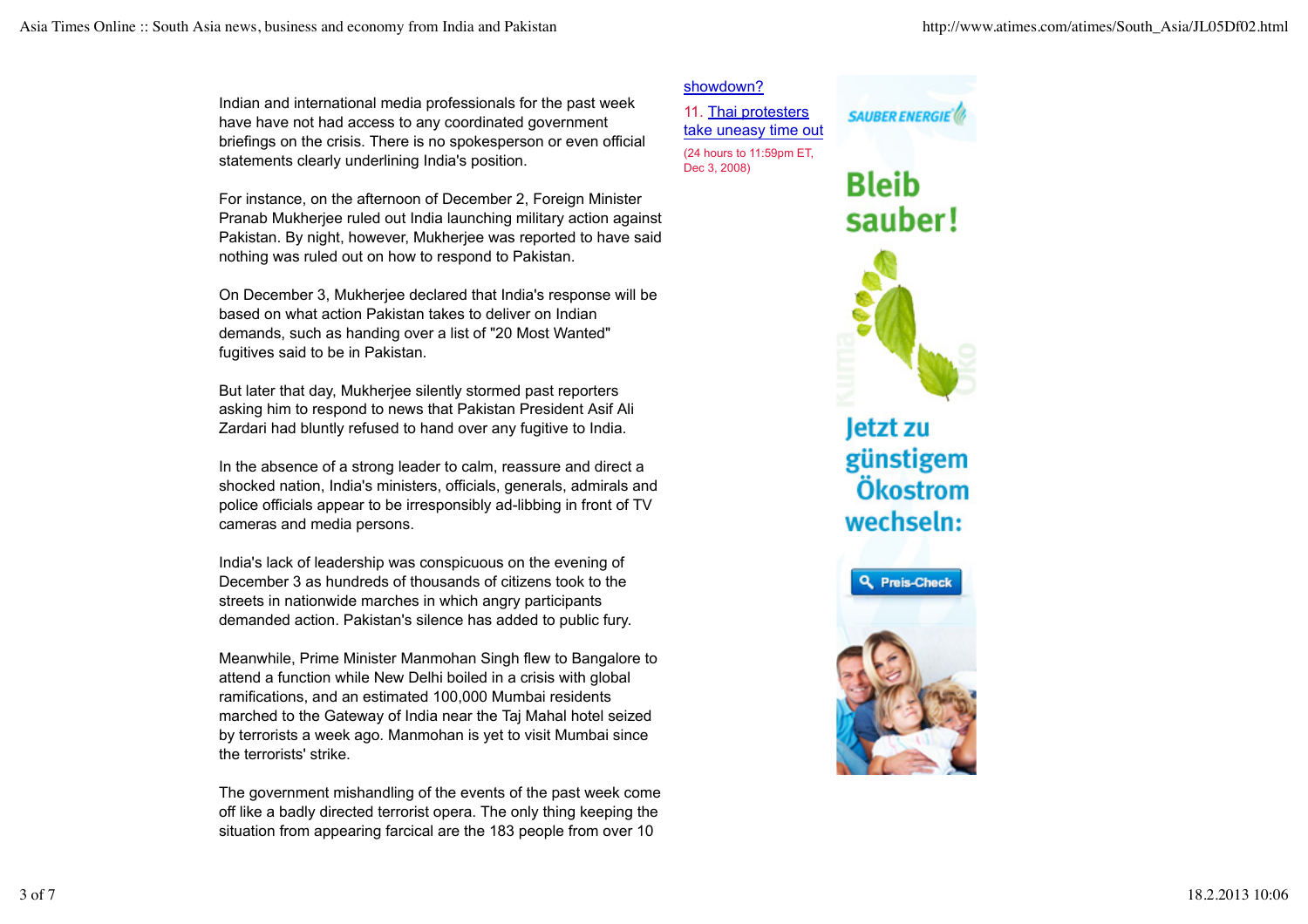countries who lost their lives, and the subsequent aggressive posturing of nuclear-armed neighbors.

Matching India's tragic confusion this week, are the differing "confessions" of LET-recruit Kasab which are splashing across Indian and international media through a series of unnamed sources.

Kasab is to appear in court December 11. According to Indian law, he has the right to disown his entire confession made to the police by claiming was made under duress.

Fifteen Mumbai police officers are interrogating Kasab. Apparently each one is sneaking his version of proceedings to media contacts, with the Maharashtra state government too busy with its own woes to plug leaks. After a week-long struggle for survival, Chief Minister Vilasrao Deshmukh was sacked on Wednesday. The firing followed the resignations of Indian home minister Shivraj Patil and Mumbai counterpart R R Patil.

With the US Federal Bureau of Investigation, Israeli police and Scotland Yard joining in the interrogations, more versions of Kasab's statements can be expected until Mumbai police reveal videos of his recorded testimony.

Kasab's name and nationality were confirmed by Mumbai Police Commissioner Hassan Gafoor on December 2 in his first press conference after the terrorist attacks.

The rest of Kasab's alleged confessions appear to be bewildering contradictions. According to one version, Kasab confessed to being a small-time pickpocket in Pakistan who joined the LET to get arms training to further his career in crime.

In another version, the captured terrorist allegedly said he was just an impoverished village youth with little education. But one early report claimed that he speaks fluent English.

According to other reports, Kasab said he was sent on a suicide mission after promises of money and a Kashmiri bride.

 $\triangleright$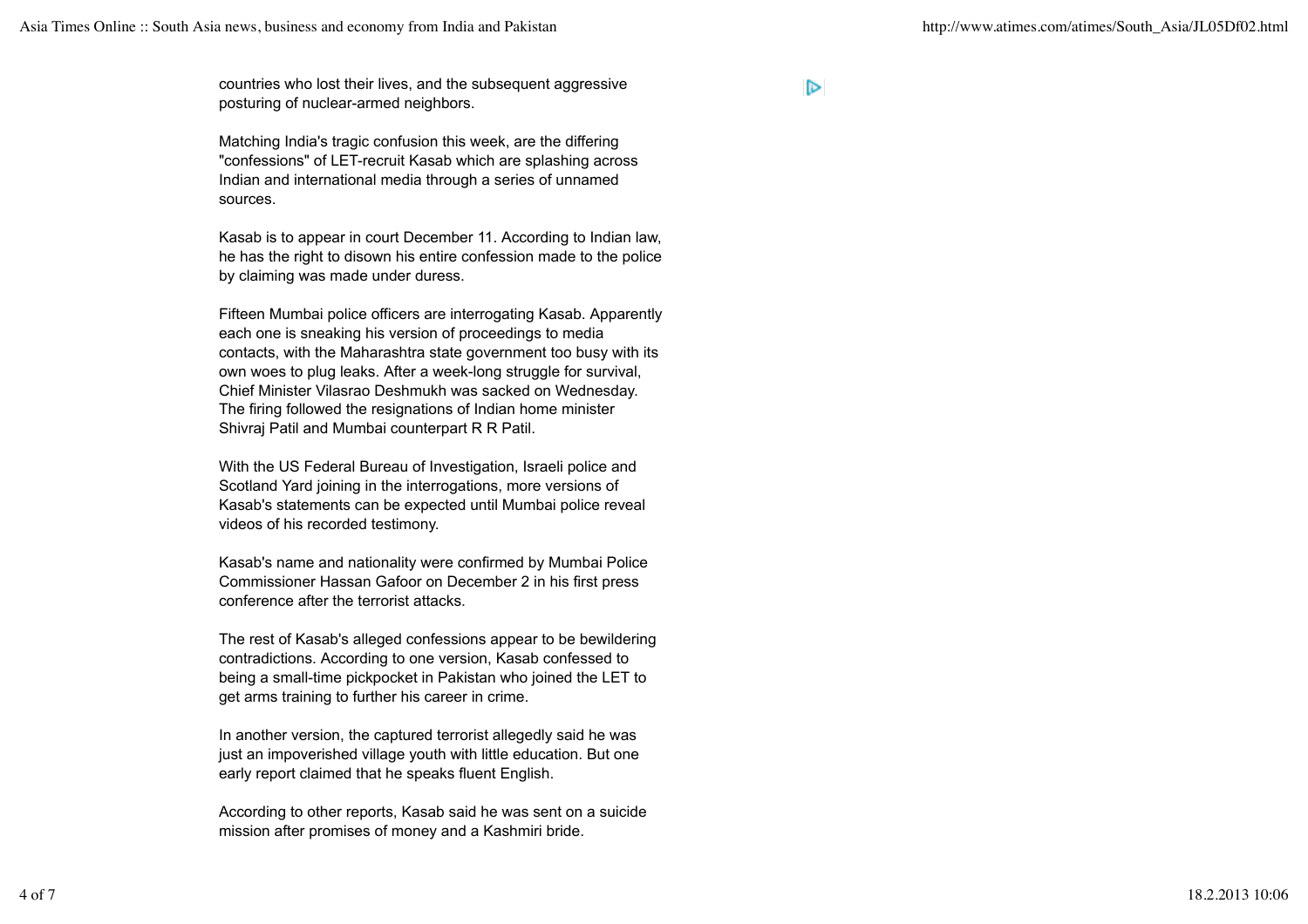The Mumbai police have neither denied nor confirmed any reported statements of this suicidal terrorist who is apparently singing like the proverbial canary to his captors.

The Mumbai daily Afternoon Dispatch & Courier twirled another version on December 2. Quoting "sources", the report said interrogating senior police officers suspected Kasab and his fellow terrorists had been using drugs like LSD to induce the daring and stamina needed to last the 60-hour siege without sleep. The use of mind-altering drugs was also used to explain the inconsistency of Kasab's statements.

India's Muslim leaders moved quickly to distance Islam from terrorists. Muslim religious leaders have refused to allow burial of the nine terrorists in Muslim cemeteries in Mumbai and across India, saying terrorists who attacked India should not be buried in "holy Indian soil ".

"The terrorists do not deserve to be buried as Muslims because killing and harming anyone is not permitted in Islam," Mohammad Farooq, elderly owner of a perfume shop in Mohammad Ali Road, told Asia Times Online on a visit Mumbai's Muslim-majority area on December 3. "As a Muslim, I'm not even permitted to slap you."

The Mohammad Ali Road area, barely two kilometers away from the main railway station that terrorists struck a week ago, was bustling peacefully. Protest marchers, including many Muslims, had gathered across the city to denounce terrorists. There was no trace of tension, or fear of a communal backlash from the majority community.

"We Indian Muslims are happy and I have been here for 55 years," said perfume shop owner Farooq, who handed over a small booklet of the Koran. "People in Pakistan who wrongly think Muslims in India are suffering can come and see for themselves instead of believing propaganda."

As the evening sky blushed red to welcome the night, the strong fragrance from *attar* (flower-based perfume) shops mingled with